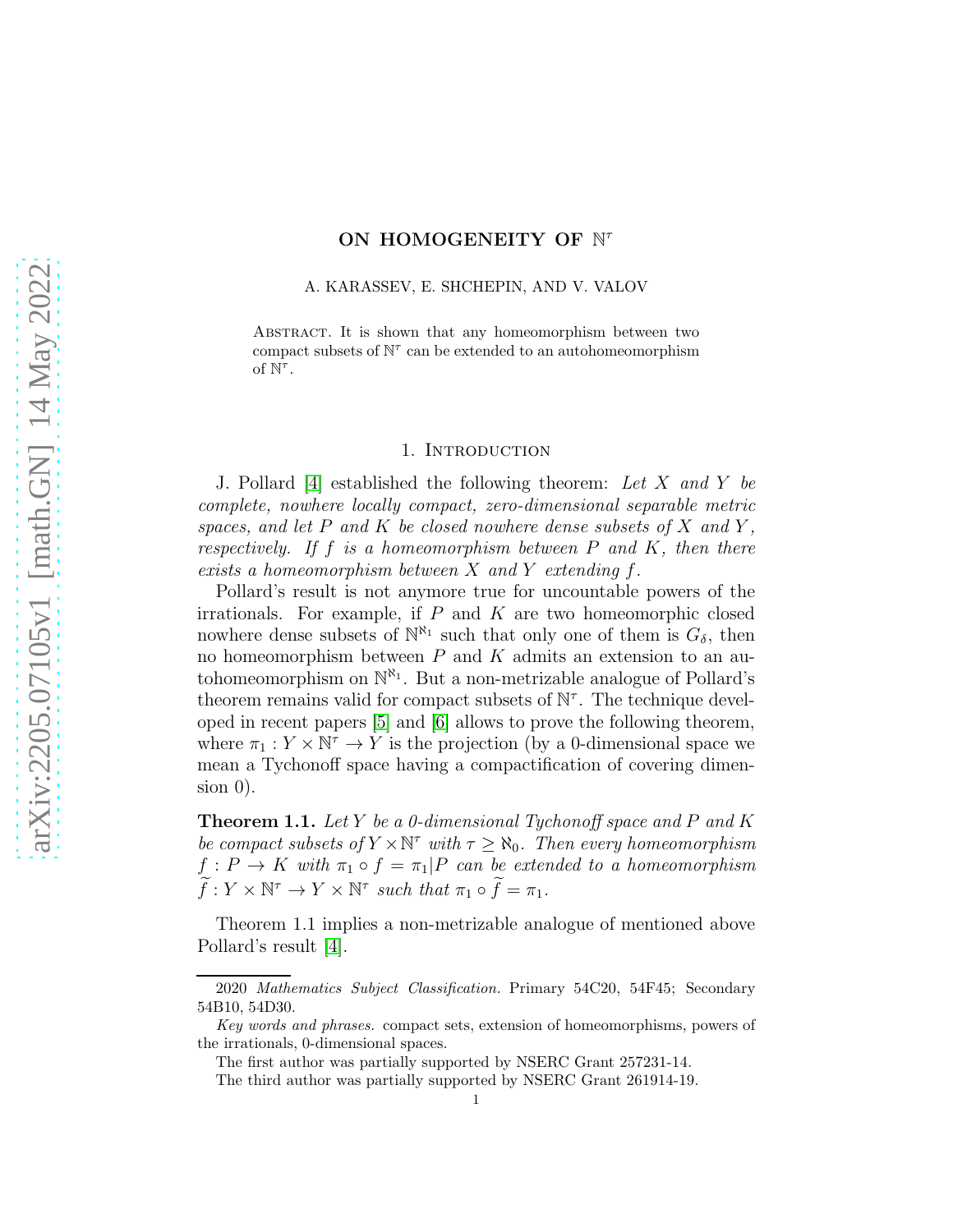**Corollary 1.2.** Let P and K be compact subsets of  $\mathbb{N}^{\tau}$  with  $\tau \geq \aleph_0$ . Then every homeomorphism between  $P$  and  $K$  can be extended to a homeomorphism of  $\mathbb{N}^{\tau}$ .

### 2. Proof of Theorem 1.1

For any space X let  $\mathcal{H}(X)$  denote the set of all autohomeomorphisms of X. If d be a bounded complete metric on  $\mathbb{N}^{\aleph_0}$  we equip  $\mathcal{H}(\mathbb{N}^{\aleph_0})$  with the metric  $\tilde{d} = \hat{d}(f, g) + \hat{d}(f^{-1}, g^{-1}),$  where  $\hat{d}(f, g) = \sup\{d(f(x), g(x))$ :  $x \in \mathbb{N}^{\aleph_0}$ . It is well known that  $\widetilde{d}$  is a complete metric on  $\mathcal{H}(\mathbb{N}^{\aleph_0})$ .

Next lemma is an analogue of [\[5,](#page-4-1) Lemma 3.1].

**Lemma 2.1.** Let  $X$  be a 0-dimensional space and  $P, K$  be compact subsets of  $X \times \mathbb{N}^{\aleph_0}$ . If  $f : P \to K$  and  $g \in \mathcal{H}(X)$  are homeomorphisms with  $g \circ \pi_X = \pi_X \circ f$ , then f can be extended to a homeomorphism  $\widetilde{f} \in \mathcal{H}(X \times \mathbb{N}^{\aleph_0})$  such that  $g \circ \pi_X = \pi_X \circ \widetilde{f}$ .

*Proof.* Obviously,  $g(P_X) = K_X$ , where  $P_X = \pi_X(P)$  and  $K_X = \pi_X(K)$ . Denote by  $\pi: X \times \mathbb{N}^{\aleph_0} \to \mathbb{N}^{\aleph_0}$  the projection. For any  $x \in P_X$  let  $\Phi(x)$ be the set of all  $h \in \mathcal{H}(\mathbb{N}^{\aleph_0})$  such that  $f(x,c) = (g(x), h(c))$  for every  $c \in \pi_X^{-1}(x) \cap P$ . Since  $f |(\pi_X^{-1}(x) \cap P)$  is a homeomorphism between the compact subsets  $\pi((\lbrace x \rbrace \times \mathbb{N}^{\aleph_0}) \cap P)$  and  $\pi((\lbrace g(x) \rbrace \times \mathbb{N}^{\aleph_0}) \cap K)$  of  $\mathbb{N}^{\aleph_0}$ , the Pollard's theorem [\[4\]](#page-4-0) cited above yields a a homeomorphism  $h_x \in \mathcal{H}(\mathbb{N}^{\aleph_0})$  extending  $f | (\pi_X^{-1}(x) \cap P)$ . Hence,  $\Phi(x) \neq \emptyset$  for all  $x \in P_X$ . Moreover, the sets  $\Phi(x)$  are closed in  $\mathcal{H}(\mathbb{N}^{\aleph_0})$  equipped with the metric  $\widetilde{d}$ . So, we have a set-valued map  $\Phi: P_X \leadsto \mathcal{H}(\mathbb{N}^{\aleph_0})$ . One can show that if  $\Phi$  admits a continuous selection  $\phi: P_X \to \mathcal{H}(\mathbb{N}^{\aleph_0})$ , then the map  $f_1: P_X \times \mathbb{N}^{\aleph_0} \to K_X \times \mathbb{N}^{\aleph_0}$ , defined by  $f_1(x,c) = (g(x), \phi(x)(c)),$ is a homeomorphism between  $P_X \times \mathbb{N}^{\aleph_0}$  and  $K_X \times \mathbb{N}^{\aleph_0}$  extending f (see [\[2,](#page-4-3) Proposition 2.6.11]) with  $\pi_X \circ f_1 = g \circ \pi_X$ . On the other hand, since X is 0-dimensional and  $P_X$  is a compact subset of X, the map  $\phi$  has a continuous extension  $\widetilde{\phi}: X \to \mathcal{H}(\mathbb{N}^{\aleph_0})$ . This is true because  $\mathcal{H}(\mathbb{N}^{\aleph_0})$  is a metric space. Indeed, then  $\phi(P_X)$  is a compact subset of  $\mathcal{H}(\mathbb{N}^{\aleph_0})$ , hence  $\phi(P_X)$  is itself a compact metric space. So, it is an absolute extensor for 0-dimensional spaces in the sense of Chigogidze [\[1\]](#page-4-4), and we can extend  $\phi$  to a map  $\widetilde{\phi}: X \to \mathcal{H}(\mathbb{N}^{\aleph_0})$ . Next, let  $\widetilde{f}: X \times \mathbb{N}^{\aleph_0} \to X \times \mathbb{N}^{\aleph_0}$  be the map defined by  $\widetilde{f}(x, c) = (g(x), \widetilde{\phi}(x)(c))$ . Then  $\widetilde{f}$  is a homeomorphism extending f. Therefore, according to Michael's [\[3\]](#page-4-5) zero-dimensional selection theorem, it suffices to show that  $\Phi$  is lower semi-continuous.

To prove that, let  $x^* \in P_X$  be a fixed point and  $h^* \in \Phi(x^*) \cap W$ , where W is open in  $\mathcal{H}(\mathbb{N}^{\aleph_0})$ . We can assume that W is of the form  $\{h \in \mathbb{N}\}$  $\mathcal{H}(\mathbb{N}^{\aleph_0}) : \{x^*\}\times h(U_i) = \{g(x^*)\} \times V_i, i = 1, 2, ...\}$ , where  $\{U_i\}_{i=1}^{\infty}$  and  ${V_i}_{i=1}^{\infty}$  are clopen disjoint countable covers of  $\mathbb{N}^{\hat{\aleph}_0}$ . Because  $P(x^*)$  =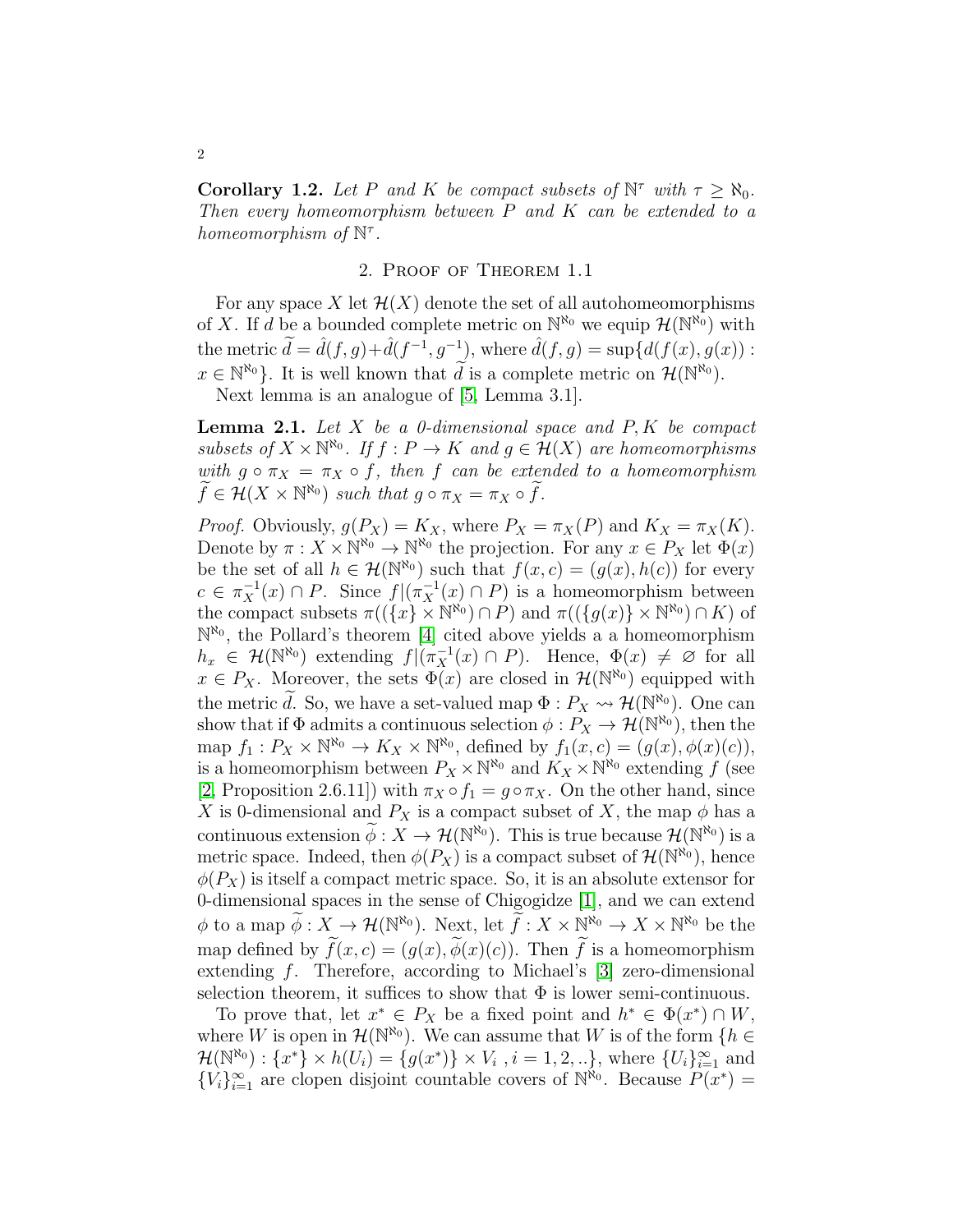$({x^*}\times\mathbb{N}^{\aleph_0})\cap P$  and  $K(g(x^*))=(g(x^*)\times\mathbb{N}^{\aleph_0})\cap K$  are compact, there is k such that  $({x^*} \times U_i) \cap P(x^*) \neq \emptyset$  and  $({g(x^*)} \times V_i) \cap K(g(x^*)) \neq \emptyset$ if and only if  $i \leq k$ .

We extend each of the sets  $\{x^*\}\times U_i$  and  $\{g(x^*)\}\times V_i$ ,  $i\leq k$ , to clopen sets  $\widetilde{U}_i \subset P_X \times \mathbb{N}^{\aleph_0}$  and  $\widetilde{V}_i \subset K_X \times \mathbb{N}^{\aleph_0}$  such that

- (1)  $U_i = O(x^*) \times U_i$  and  $V_i = g(O(x^*)) \times V_i$ , where  $O(x^*)$  is a clopen neighborhood of  $x^*$  in  $P_X$  such that  $P(x) \subset \bigcup_{i=1}^k \widetilde{U}_i$  for all  $x \in O(x^*);$
- (2)  $O(x^*)$  is so small that  $f(\overline{U}_i \cap P) \subset \overline{V}_i \cap K$ .

We are going to show that for every  $x \in O(x^*)$  there exists  $h_x \in \Phi(x) \cap$ W. We fix such x and observe that all sets  $\widetilde{U}_i(x) = \widetilde{U}_i \cap (\{x\} \times \mathbb{N}^{\aleph_0})$ and  $\widetilde{V}_i(x) = \widetilde{V}_i \cap (\{g(x)\} \times \mathbb{N}^{\aleph_0})$  are nowhere locally compact and complete. Moreover,  $\widetilde{U}_i(x) \cap P$  and  $\widetilde{V}_i(x) \cap K$  are compact sets in  $\widetilde{U}_i(x)$ and  $V_i(x)$ , respectively, and  $f_i^x = f|(U_i(x) \cap P)$  is a homeomorphism between them for every  $i \leq k$ . Hence, by Pollard's theorem [\[4\]](#page-4-0), there exist homeomorphisms  $f_i^x : U_i(x) \to V_i(x)$  extending  $f_i^x, i \leq k$ . For every  $(x, c) \notin \bigcup_{i=1}^k \widetilde{U}_i(x)$  there is exactly one  $i > k$  with  $c \in U_i$ , and we define  $f_i^x(x, c) = h^*(x^*, c)$ . The homeomorphisms  $f_i^x, i = 1, 2, ...$ provide a homeomorphism  $h'_x$  between  $\pi_X^{-1}(x)$  and  $\pi_X^{-1}(g(x))$  extending  $f|\pi_X^{-1}(x) \cap P$ . Then the equality  $h_x(c) = h'_x(x, c), c \in \mathbb{N}^{\aleph_0}$ , defines a homeomorphism from  $\mathcal{H}(\mathbb{N}^{\aleph_0})$  with  $h_x \in \Phi(x) \cap W$ . Therefore,  $\Phi$  is lower semi-continuous.

Everywhere below we suppose that  $P, K$  are compact subsets of  $Y \times$  $\mathbb{N}^A$  and  $f: P \to K$  is a homeomorphism such that  $\pi_1 | P = \pi_1 \circ f$ , where Y is a 0-dimensional space. A set  $B \subset A$  is called f-admissible if there exists a homeomorphism  $f_B : P_B \to K_B$  such that  $(f_B \circ p_B)|P = p_B \circ f$ and  ${}_B\pi_1|P_B = {}_B\pi_1 \circ f_B$ , where  $\pi_B : \mathbb{N}^A \to \mathbb{N}^B$ ,  $p_B : Y \times \mathbb{N}^A \to Y \times \mathbb{N}^B$ , and  $_B\pi_1: Y \times \mathbb{N}^B \to Y$  denote the projections,  $P_B = p_B(P)$  and  $K_B = p_B(K)$ .

**Lemma 2.2.** If A is an uncountable set, then for every  $\alpha \in A$  there is an f-admissible countable set  $B(\alpha) \subset A$  containing  $\alpha$ 

*Proof.* Since  $\pi_1|P = \pi_1 \circ f$ ,  $f(y, x) = (y, h_1(y, x))$  for all  $(y, x) \in P$ , where  $h_1: P \to \mathbb{N}^A$ . Similarly,  $f^{-1}(y, x) = (y, h_2(y, x))$  for all  $(y, x) \in$ K with  $h_2: K \to \mathbb{N}^A$ .

*Claim* 2.3. For every  $i = 1, 2$  and a countable set  $C \subset A$ , there is countable  $D(i) \subset A$  containing C and a continuous maps  $g_1 : P_{D(1)} \to$  $\mathbb{N}^C, g_2: K_{D(2)} \to \mathbb{N}^C$  with  $(g_1 \circ p_{D(1)})|P = \pi_C \circ h_1$  and  $(g_2 \circ p_{D(2)})|K =$  $\pi_C \circ h_2$ .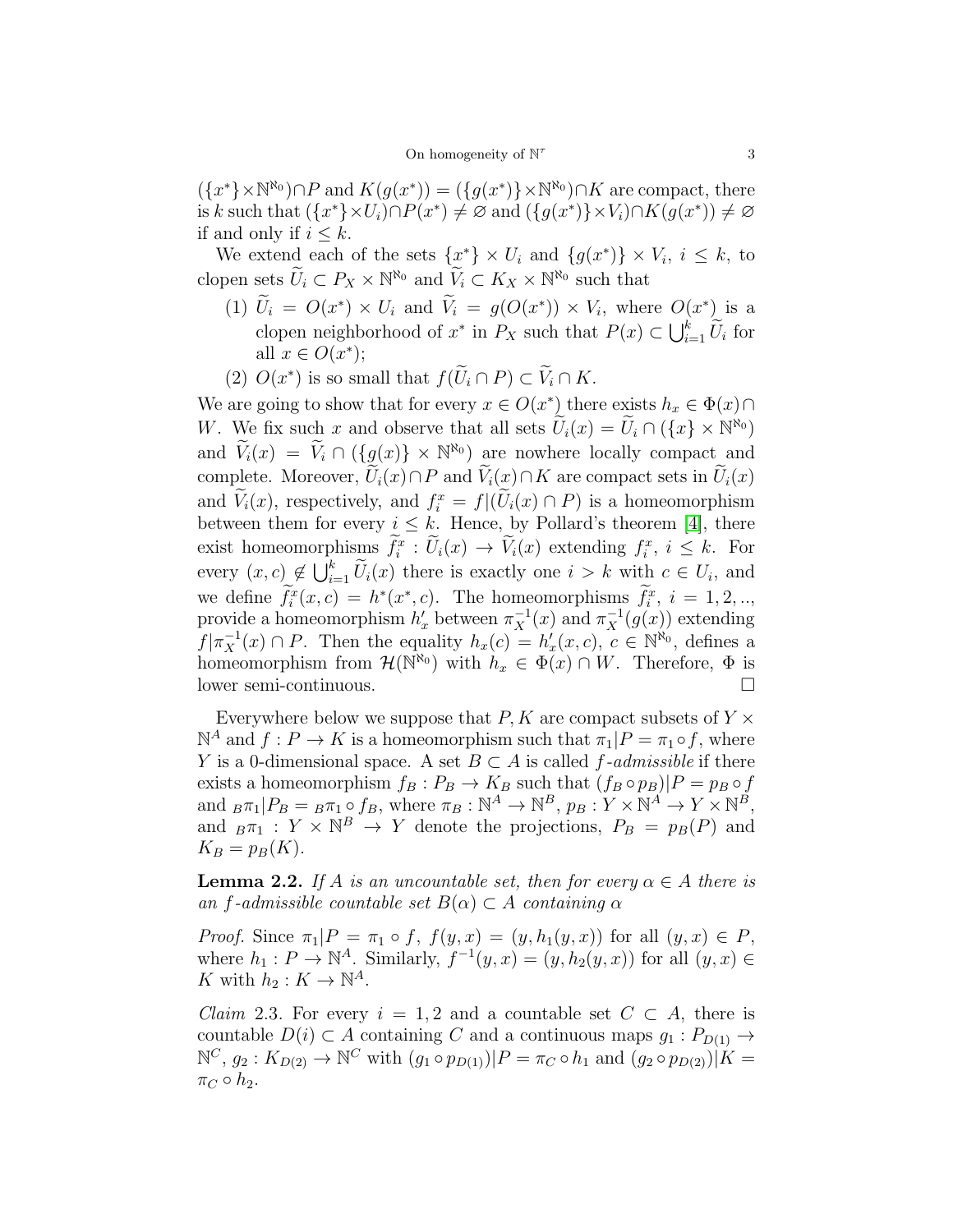Let B be a countable base for  $\mathbb{N}^C$ . Then  $G_U = h_1^{-1}(\pi_C^{-1}(U))$  is a σ-compact open subset of P for every  $U \in \mathcal{B}$ . So, there is a sequence  ${W_U(n)}_{n\geq 1}$  of standard open sets in  $Y \times \mathbb{N}^A$  such that  $G_U$  is the union of all  $W_U(n) \cap P$ ,  $n \geq 1$ . Therefore, for every U there exists a countable set  $C_U \subset A$  with  $p_{C_U}^{-1}(p_{C_U}(W_U(n))) = W_U(n)$ ,  $n \geq 1$ . We can assume that each  $C_U$  contains C. Then  $D(1) = \bigcup_{U \in \mathcal{B}} C_U$ is a countable set containing C and  $p_{D(1)}(y, x) = p_{D(1)}(y', x')$  implies  $\pi_C(h_1(y, x)) = \pi_C(h_1(y', x'))$ , where  $(y, x), (y', x') \in P$ . Because  $P_{D(1)}$ is compact, this yields the existence of a map  $g_1: P_{D(1)} \to \mathbb{N}^C$  with  $(g_1 \circ p_{D(1)})|P = \pi_C \circ h_1$ . Similarly, we can find a countable set  $D(2) \subset A$ which contains C and a map  $g_2: K_{D(2)} \to \mathbb{N}^C$  satisfying the claim.

Using Claim 2.3, we construct by induction an increasing sequence  ${B(n)}_{n\geq 0}$  of countable sets  $B(n) \subset A$  and maps  $\varphi_n : P_{B(n+1)} \to \mathbb{N}^{B(n)}$ for  $n = 2k$  and  $\psi_n : K_{B(n+1)} \to \mathbb{N}^{B(n)}$  for  $n = 2k + 1$  such that

- $B(0) = {\alpha}$ ;
- $\pi_{B(n)} \circ h_1 = (\varphi_n \circ p_{B(n+1)}) | P$  if  $n = 2k$ ;
- $\pi_{B(n)} \circ h_2 = (\psi_n \circ p_{B(n+1)}) | K \text{ if } n = 2k + 1.$

Let  $B(\alpha) = \bigcup_{n=0}^{\infty} B(n)$ . Then we have maps  $\varphi_{B(\alpha)} : P_{B(\alpha)} \to \mathbb{N}^{B(\alpha)}$ and  $\psi_{B(\alpha)} : K_{B(\alpha)} \to \mathbb{N}^{B(\alpha)}$  such that  $\pi_{B(\alpha)} \circ h_1 = (\varphi_{B(\alpha)} \circ p_{B(\alpha)}) | P$  and  $\pi_{B(\alpha)} \circ h_2 = (\psi_{B(\alpha)} \circ p_{B(\alpha)}) | K$ . Observe that  $P_{B(\alpha)}$  and  $K_{B(\alpha)}$  are subsets of  $Y \times \mathbb{N}^{B(\alpha)}$ . Then  $f_{B(\alpha)} : P_{B(\alpha)} \to Y \times \mathbb{N}^{B(\alpha)}$ , defined by  $f_{B(\alpha)}(y, x) =$  $(y, \varphi_{B(\alpha)}(y, x))$  for every  $(y, x) \in P_{B(\alpha)}$ , is a homeomorphism between  $P_{B(\alpha)}$  and  $K_{B(\alpha)}$  whose inverse is the map  $g_{B(\alpha)} : K_{B(\alpha)} \to Y \times \mathbb{N}^{B(\alpha)}$ , defined by  $g_{B(\alpha)}(y,x) = (y, \psi_{B(\alpha)}(y,x))$  for  $(y,x) \in K_{B(\alpha)}$ . Therefore,  $B(\alpha)$  is f-admissible.

*Proof of Theorem* 1.1. We identify  $\mathbb{N}^{\tau}$  with  $\mathbb{N}^{A}$ , where A is a set of cardinality  $\tau$ . The case  $\tau = \aleph_0$  follows from Lemma 2.1. So, let  $A = {\alpha : \alpha < \omega(\tau)}$  be uncountable. By Lemma 2.2, we can cover A by a family  $\{B(\alpha): \alpha < \omega(\tau)\}\$  of countable f-admissible sets. Since any union of  $f$ -admissible sets is also  $f$ -admissible, from the family  ${B(\alpha) : \alpha < \omega(\tau)}$  we obtain an increasing family of f-admissible sets  $A(\alpha)$  and homeomorphisms  $f_{A(\alpha)}$ :  $P_{A(\alpha)} \to K_{A(\alpha)}$  such that:

- (3)  $A(1)$  is countable, and the cardinality of each  $A(\alpha)$  is less than  $\tau$ ;
- (4)  $\hat{A}(\alpha) = \bigcup_{\beta < \alpha} A(\beta)$  if  $\alpha$  is a limit ordinal;
- (5)  $A(\alpha+1)\setminus A(\alpha)$  is countable but infinite for all  $\alpha$ ;
- (6)  $p_{A(\alpha)} \circ f = (f_{A(\alpha)} \circ p_{A(\alpha)})|P$ .

We need to prove that each  $f_{A(\alpha)}$  can be extended to a homeomorphism  $\widetilde{f}_{A(\alpha)}: Y \times \mathbb{N}^{A(\alpha)} \to Y \times \mathbb{N}^{A(\alpha)}$  such that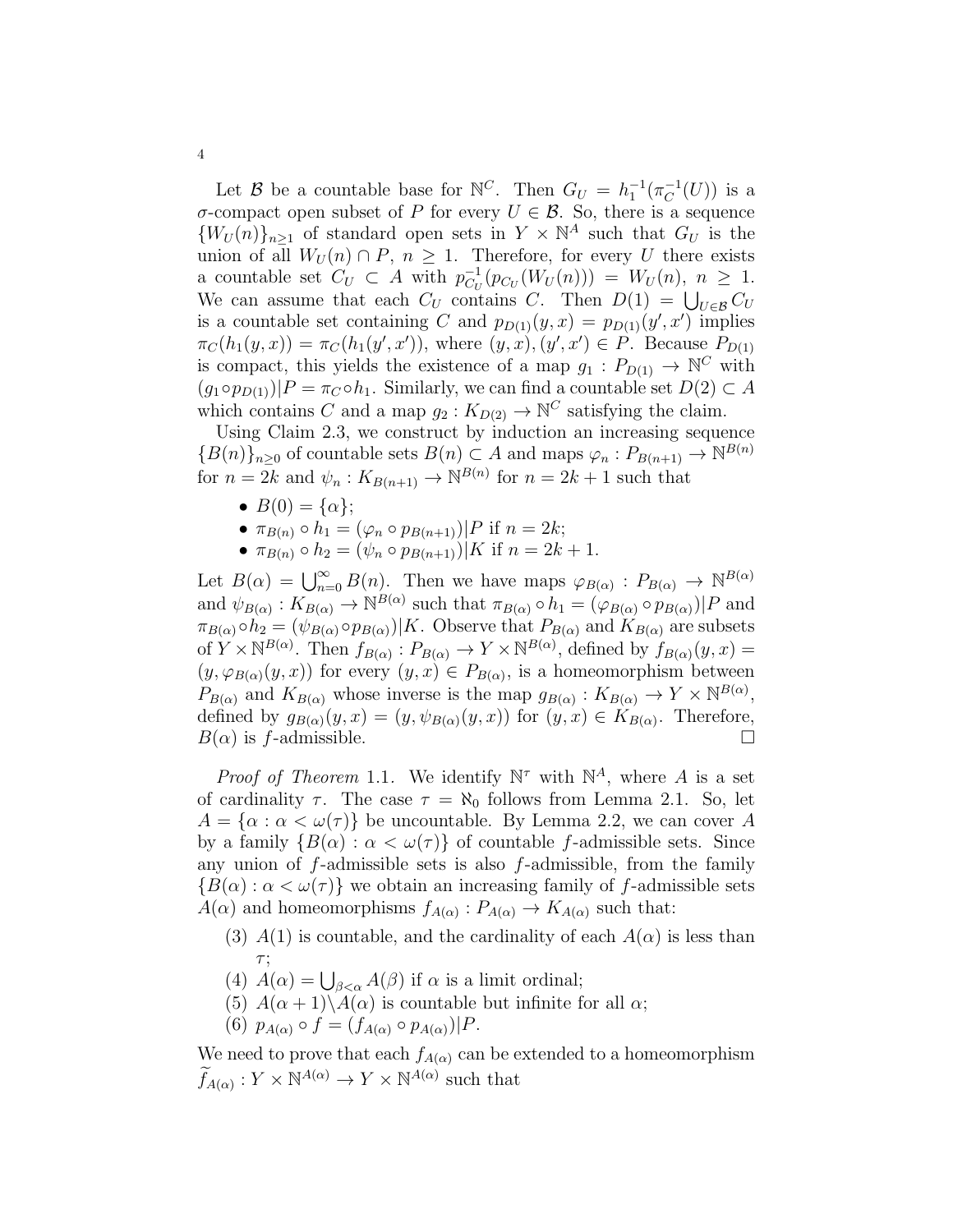## On homogeneity of  $\mathbb{N}^{\tau}$

$$
(7) \ \ p_{A(\alpha)}^{A(\alpha+1)} \circ \widetilde{f}_{A(\alpha+1)} = (\widetilde{f}_{A(\alpha)} \circ p_{A(\alpha)}^{A(\alpha+1)});
$$

(8)  $_{\alpha}\pi_1 = \alpha\pi_1 \circ \widetilde{f}_{A(\alpha)}$ , where  $_{\alpha}\pi_1 : Y \times \mathbb{N}^{A(\alpha)} \to Y$  denotes the projection.

The proof is by transfinite induction. The first extension  $f_{A(1)}$  exists by Lemma 2.1 because  $P_{A(1)}$  and  $K_{A(1)}$  are compact subsets of  $Y \times \mathbb{N}^{A(1)}$ and  $_{1}\pi_{1}$  |  $P_{A(1)} = _{1}\pi_{1} \circ f_{A(1)}$ . If  $\beta$  is a limit ordinal and  $f_{A(\alpha)}$  is already defined for all  $\alpha < \beta$ , then item (4) implies the existence of  $f_{A(\beta)}$ . Therefore, we need only to define  $\widetilde{f}_{A(\alpha+1)}$  provided  $\widetilde{f}_{A(\alpha)}$  exists.

To this end, we apply again Lemma 2.1 for the space  $Y \times \mathbb{N}^{A(\alpha+1)} =$  $Y \times \mathbb{N}^{A(\alpha)} \times \mathbb{N}^{A(\alpha+1)\setminus A(\alpha)}$ , the sets  $P_{A(\alpha+1)}, K_{A(\alpha+1)}$ , the projection  $\pi$ :  $Y \times \mathbb{N}^{A(\alpha)} \times \mathbb{N}^{A(\alpha+1)\setminus A(\alpha)} \to Y \times \mathbb{N}^{A(\alpha)}$ , and the homeomorphisms  $f_{A(\alpha+1)}$ and  $\widetilde{f}_{A(\alpha)}$ . Moreover,  $Y \times \mathbb{N}^{A(\alpha)}$  has a 0-dimensional compactification because both Y and  $N^{A(\alpha)}$  have such compactifications. Hence, there is a homeomorphism  $\widetilde{f}_{A(\alpha+1)} \in \mathcal{H}(Y \times \mathbb{N}^{A(\alpha+1)})$  extending  $f_{A(\alpha+1)}$  and satisfying condition (7). Since  $_{\alpha}\pi_1 = \alpha \pi_1 \circ f_{A(\alpha)}$ , we also have  $_{\alpha+1}\pi_1 =$  $\alpha_{n+1}\pi_1\circ \widetilde{f}_{A(\alpha+1)}$ .  $\Box$ 

Proof of Corollary 1.2. The corollary is obtained from Theorem 1.1 by letting Y to be the one-point space.  $\Box$ 

#### **REFERENCES**

- <span id="page-4-4"></span>[1] A. Chigogidze, Inverse Spectra, North Holland Mathematical Library 53, North Holland Publishing Co., Amsterdam, 1996.
- <span id="page-4-5"></span><span id="page-4-3"></span>[2] R. Engelking, General Topology, PWN, Warszawa 1977.
- <span id="page-4-0"></span>[3] E. Michael, Continuous selections I, Ann. Math. 63 (1956), 361–382.
- [4] J. Pollard, On extending homeomorphisms on zero-dimensional spaces, Fund. Math. 67 (1970), 39–48.
- <span id="page-4-1"></span>[5] E. Shchepin and V. Valov, On homogeneity of Cantor cubes, Canadian Math. Bulletin, accepted (see also [arXiv:2109.07214\[](http://arxiv.org/abs/2109.07214)math.GN]).
- <span id="page-4-2"></span>[6] E. Shchepin and V. Valov, Extending homeomorphisms on Cantor cubes, [arXiv:2111.05532\[](http://arxiv.org/abs/2111.05532)math.GN].